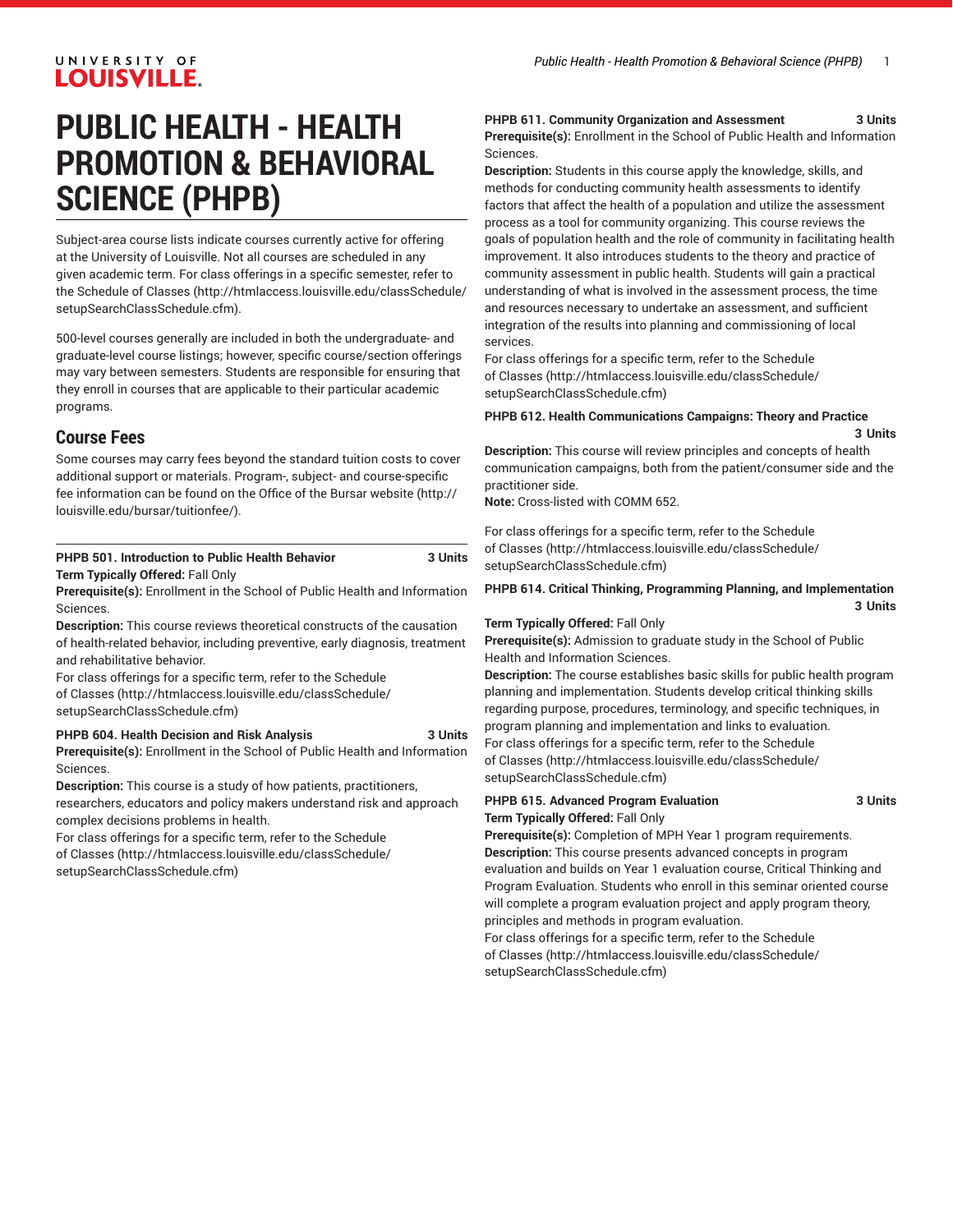### **PHPB 620. Emerging Infectious Diseases: Impacts and Control 3 Units Term Typically Offered:** Spring Only

**Prerequisite(s):** Enrolled in the MPH program, Global Public Health Concentration, in the School of Public Health and Information Science. **Description:** This course will provide an overview of the public health threats posed by emerging infectious diseases and consider options for mitigating the risks they pose. The most important new and re-emerging pathogenic organisms from the past century will be discussed in detail. For class offerings for a specific term, refer to the [Schedule](http://htmlaccess.louisville.edu/classSchedule/setupSearchClassSchedule.cfm) [of Classes \(http://htmlaccess.louisville.edu/classSchedule/](http://htmlaccess.louisville.edu/classSchedule/setupSearchClassSchedule.cfm) [setupSearchClassSchedule.cfm\)](http://htmlaccess.louisville.edu/classSchedule/setupSearchClassSchedule.cfm)

### **PHPB 630. Social Determinants of Health 3 Units Term Typically Offered:** Spring Only

**Description:** The purpose of this course is to provide an introduction to social factors that impact health. Theories and evidence supporting multiple underlying determinants of health in populations are presented. This course will explore how social influences such as socioeconomic status, environment, policy, gender, race, sexual orientation, and neighborhood quality affect population health. This course will study intervention approaches to improve population health outcomes. This course examines structural factors that impact population health in the U.S. as well as structural interventions to address health inequities. For class offerings for a specific term, refer to the [Schedule](http://htmlaccess.louisville.edu/classSchedule/setupSearchClassSchedule.cfm) [of Classes \(http://htmlaccess.louisville.edu/classSchedule/](http://htmlaccess.louisville.edu/classSchedule/setupSearchClassSchedule.cfm) [setupSearchClassSchedule.cfm\)](http://htmlaccess.louisville.edu/classSchedule/setupSearchClassSchedule.cfm)

### **PHPB 635. Health Promotion Policy Development and Advocacy 3 Units Term Typically Offered:** Spring Only

**Prerequisite(s):** Enrolled in graduate studies in the school of Public Health and Information Sciences.

**Description:** This seminar and lab-structured course will provide a review of social justice as a foundation of public health and the core principles of Health in All Policies (HiAP) as a mechanism to achieve health equity. Students will also have the opportunity to learn by doing field-based research with Louisville Metro government to help drive change in current issues within the local setting.

For class offerings for a specific term, refer to the [Schedule](http://htmlaccess.louisville.edu/classSchedule/setupSearchClassSchedule.cfm) [of Classes \(http://htmlaccess.louisville.edu/classSchedule/](http://htmlaccess.louisville.edu/classSchedule/setupSearchClassSchedule.cfm) [setupSearchClassSchedule.cfm\)](http://htmlaccess.louisville.edu/classSchedule/setupSearchClassSchedule.cfm)

### **PHPB 640. Public Health Planning, Implementing and Evaluating 3 Units Term Typically Offered:** Spring Only

**Prerequisite(s):** Enrolled in graduate studies in the School of Public Health and Information Sciences.

**Description:** Public Health interventions are traditionally organized by community assessment, leading to objectives and program implementation, followed by evaluation of the results of the intervention. This course will present the components of that planning cycle, providing students with basic competencies in organizing public health programming. There will be intentional applications to global settings. **Note:** This course is specifically designed for students in the MPH Global Health concentration.

For class offerings for a specific term, refer to the [Schedule](http://htmlaccess.louisville.edu/classSchedule/setupSearchClassSchedule.cfm) [of Classes \(http://htmlaccess.louisville.edu/classSchedule/](http://htmlaccess.louisville.edu/classSchedule/setupSearchClassSchedule.cfm) [setupSearchClassSchedule.cfm\)](http://htmlaccess.louisville.edu/classSchedule/setupSearchClassSchedule.cfm)

### **PHPB 650. Advanced Topics in Health Promotion and Behavioral Sciences 1-3 Units**

**Prerequisite(s):** Enrollment in the School of Public Health and Information Sciences.

**Description:** An in-depth treatment of one or more advanced topics in health promotion and behavioral sciences, designed to advance the student's understanding in the field and not covered in other courses. For class offerings for a specific term, refer to the [Schedule](http://htmlaccess.louisville.edu/classSchedule/setupSearchClassSchedule.cfm) [of Classes](http://htmlaccess.louisville.edu/classSchedule/setupSearchClassSchedule.cfm) ([http://htmlaccess.louisville.edu/classSchedule/](http://htmlaccess.louisville.edu/classSchedule/setupSearchClassSchedule.cfm) [setupSearchClassSchedule.cfm\)](http://htmlaccess.louisville.edu/classSchedule/setupSearchClassSchedule.cfm)

### **PHPB 660. Grant Writing for Health & Human Services 1 Unit Term Typically Offered:** Fall Only

**Description:** Professionals working in the health and human services field, both government and nonprofit, often rely on securing external funds through developing and submitting grant proposals. This course is designed to provide an introduction to the importance of grants for such agencies, resources for identifying grant proposal opportunities, the components of grant proposal, and best practices for writing successful grant proposals.

For class offerings for a specific term, refer to the [Schedule](http://htmlaccess.louisville.edu/classSchedule/setupSearchClassSchedule.cfm) [of Classes](http://htmlaccess.louisville.edu/classSchedule/setupSearchClassSchedule.cfm) ([http://htmlaccess.louisville.edu/classSchedule/](http://htmlaccess.louisville.edu/classSchedule/setupSearchClassSchedule.cfm) [setupSearchClassSchedule.cfm\)](http://htmlaccess.louisville.edu/classSchedule/setupSearchClassSchedule.cfm)

### **PHPB 701. Theoretical Basis of Health Promotion 3 Units**

**Prerequisite(s):** Doctoral student in the School of Public Health and Information Sciences PhD in Public Health Sciences, Health Promotion Specialization program.

**Description:** Explores historical developments in the health promotion, current state of the health promotion discipline and main emphases are PRECEDE/PROCEED and other planning models, and research issues for the future.

For class offerings for a specific term, refer to the [Schedule](http://htmlaccess.louisville.edu/classSchedule/setupSearchClassSchedule.cfm) [of Classes](http://htmlaccess.louisville.edu/classSchedule/setupSearchClassSchedule.cfm) ([http://htmlaccess.louisville.edu/classSchedule/](http://htmlaccess.louisville.edu/classSchedule/setupSearchClassSchedule.cfm) [setupSearchClassSchedule.cfm\)](http://htmlaccess.louisville.edu/classSchedule/setupSearchClassSchedule.cfm)

### **PHPB 702. Health Care Law and Politics 3 Units**

**Prerequisite(s):** Doctoral Student in the School of Public Health and Information Sciences PhD in Public Health Sciences, Health Promotion Specialization program.

**Description:** Course includes history, methods, results, and evaluation of health care related policy and politics. Major foci and course coverage include government health policy formulation, implementation, and evaluation. The course should enhance sensitivity, not only to people needing health care, but also for the contributions, problems, and limitations of the disciplines and professions that manage medical care. For class offerings for a specific term, refer to the [Schedule](http://htmlaccess.louisville.edu/classSchedule/setupSearchClassSchedule.cfm) [of Classes](http://htmlaccess.louisville.edu/classSchedule/setupSearchClassSchedule.cfm) ([http://htmlaccess.louisville.edu/classSchedule/](http://htmlaccess.louisville.edu/classSchedule/setupSearchClassSchedule.cfm) [setupSearchClassSchedule.cfm\)](http://htmlaccess.louisville.edu/classSchedule/setupSearchClassSchedule.cfm)

**PHPB 703. Health Promotion Research Methods and Design 3 Units Prerequisite(s):** Doctoral student in the School of Public Health and Information Sciences PhD in Public Health Sciences, Health Promotion Specialization program.

**Description:** Behavioral sciences, such as health promotion are dependent on rigorous studies carried out by well-trained researchers. In this course, we will explore the commonly used research designs. Students will learn how the validity of information and data gathered is limited by, among other factors, the research methods chosen, the carefulness and attentiveness of the researcher, the willingness of the participant, and the selection of statistical analyses.

For class offerings for a specific term, refer to the [Schedule](http://htmlaccess.louisville.edu/classSchedule/setupSearchClassSchedule.cfm) [of Classes](http://htmlaccess.louisville.edu/classSchedule/setupSearchClassSchedule.cfm) ([http://htmlaccess.louisville.edu/classSchedule/](http://htmlaccess.louisville.edu/classSchedule/setupSearchClassSchedule.cfm) [setupSearchClassSchedule.cfm\)](http://htmlaccess.louisville.edu/classSchedule/setupSearchClassSchedule.cfm)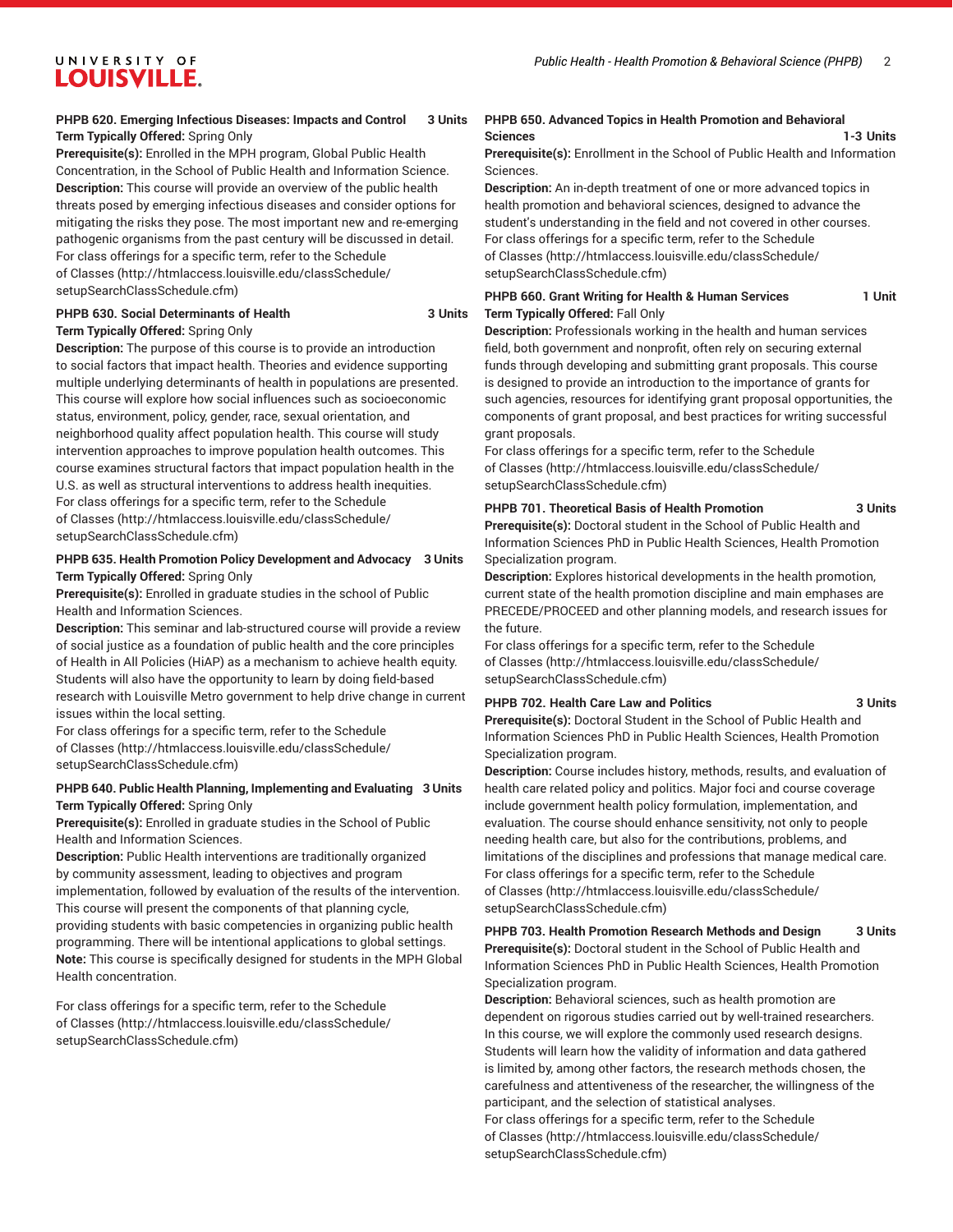### UNIVERSITY OF **LOUISVILLE.**

### **PHPB 704. Psycho-Social Foundations of Health Decision Making 3 Units**

**Prerequisite(s):** Doctoral student in the School of Public Health and Information Sciences PhD in Public Health Sciences, Health Promotion Specialization program.

**Description:** This course is a study of the psychological and social factors that influence health-related judgement and decision making. For class offerings for a specific term, refer to the [Schedule](http://htmlaccess.louisville.edu/classSchedule/setupSearchClassSchedule.cfm) [of Classes \(http://htmlaccess.louisville.edu/classSchedule/](http://htmlaccess.louisville.edu/classSchedule/setupSearchClassSchedule.cfm) [setupSearchClassSchedule.cfm\)](http://htmlaccess.louisville.edu/classSchedule/setupSearchClassSchedule.cfm)

### **PHPB 705. Policy to Advance Health Equity 3 Units Term Typically Offered:** Spring Even Years

**Prerequisite(s):** Admission to a graduate program in the School of Public Health and Information Sciences.

**Description:** This seminar-structured course provides a review of the extent and nature of community health problems requiring communitybased solutions, as opposed to solutions for individuals. Included in the course will be concepts of community organizing, empowerment and processes of policy advocacy and formation. The course will develop practitioner competencies as well as an agenda for addressing the issues.

For class offerings for a specific term, refer to the [Schedule](http://htmlaccess.louisville.edu/classSchedule/setupSearchClassSchedule.cfm) [of Classes \(http://htmlaccess.louisville.edu/classSchedule/](http://htmlaccess.louisville.edu/classSchedule/setupSearchClassSchedule.cfm) [setupSearchClassSchedule.cfm\)](http://htmlaccess.louisville.edu/classSchedule/setupSearchClassSchedule.cfm)

### **PHPB 709. Philosophy of Science & Evaluation Theory 3 Units Term Typically Offered:** Fall, Spring, Summer

**Prerequisite(s):** Admission to Health Promotion and Behavior Sciences PHD Program.

**Description:** Students in this course develop a deeper understanding of the ethics and politics surrounding epistemology and ontology and apply this to the theoretical underpinnings of evaluating public health programs.

For class offerings for a specific term, refer to the [Schedule](http://htmlaccess.louisville.edu/classSchedule/setupSearchClassSchedule.cfm) [of Classes \(http://htmlaccess.louisville.edu/classSchedule/](http://htmlaccess.louisville.edu/classSchedule/setupSearchClassSchedule.cfm) [setupSearchClassSchedule.cfm\)](http://htmlaccess.louisville.edu/classSchedule/setupSearchClassSchedule.cfm)

### **PHPB 710. Social Justice and Health Equity Research 3 Units Term Typically Offered:** Fall Only

**Prerequisite(s):** Admission to a graduate program in the School of Public Health and Information Sciences.

**Description:** This course presents concepts and approaches in Social Justice and Health Equity Research. Students will learn about emancipatory approaches to research, social justice movements in health, and community-engaged research practices.

For class offerings for a specific term, refer to the [Schedule](http://htmlaccess.louisville.edu/classSchedule/setupSearchClassSchedule.cfm) [of Classes \(http://htmlaccess.louisville.edu/classSchedule/](http://htmlaccess.louisville.edu/classSchedule/setupSearchClassSchedule.cfm) [setupSearchClassSchedule.cfm\)](http://htmlaccess.louisville.edu/classSchedule/setupSearchClassSchedule.cfm)

## **PHPB 711. Qualitative Research Methods in Public Health 3 Units**

**Prerequisite(s):** Doctoral student in the School of Public Health and Information Sciences PhD in Public Health Sciences, Health Promotion Specialization program.

**Description:** The course presents theories and methods in qualitative research design and inquiry. Students will apply qualitative data collection, coding, and analysis skills to public health problems. For class offerings for a specific term, refer to the [Schedule](http://htmlaccess.louisville.edu/classSchedule/setupSearchClassSchedule.cfm) [of Classes \(http://htmlaccess.louisville.edu/classSchedule/](http://htmlaccess.louisville.edu/classSchedule/setupSearchClassSchedule.cfm) [setupSearchClassSchedule.cfm\)](http://htmlaccess.louisville.edu/classSchedule/setupSearchClassSchedule.cfm)

#### **PHPB 722. Health Risk Communication 3 Units**

**Prerequisite(s):** Doctoral student in the School of Public Health and Information Sciences PhD in Public Health Sciences, Health Promotion Specialization program.

**Description:** This course presents the principles and theories of health risk communication and promotes an understanding of the psychological responses to risk and risk messages.

For class offerings for a specific term, refer to the [Schedule](http://htmlaccess.louisville.edu/classSchedule/setupSearchClassSchedule.cfm) [of Classes](http://htmlaccess.louisville.edu/classSchedule/setupSearchClassSchedule.cfm) ([http://htmlaccess.louisville.edu/classSchedule/](http://htmlaccess.louisville.edu/classSchedule/setupSearchClassSchedule.cfm) [setupSearchClassSchedule.cfm\)](http://htmlaccess.louisville.edu/classSchedule/setupSearchClassSchedule.cfm)

### **PHPB 724. Dissertation Methods Seminar 3 Units**

**Prerequisite(s):** Doctoral student in the School of Public Health and Information Sciences PhD in Public Health Sciences, Health Promotion Specialization program.

**Description:** The course is an interactive seminar on the processes and strategies of dissertation research and writing, usually taken in the semester prior to sitting for the candidacy qualifying exam. For class offerings for a specific term, refer to the [Schedule](http://htmlaccess.louisville.edu/classSchedule/setupSearchClassSchedule.cfm) [of Classes](http://htmlaccess.louisville.edu/classSchedule/setupSearchClassSchedule.cfm) ([http://htmlaccess.louisville.edu/classSchedule/](http://htmlaccess.louisville.edu/classSchedule/setupSearchClassSchedule.cfm) [setupSearchClassSchedule.cfm\)](http://htmlaccess.louisville.edu/classSchedule/setupSearchClassSchedule.cfm)

### **PHPB 727. Culture and Public Health 3 Units**

**Prerequisite(s):** Doctoral student in the School of Public Health and Information Sciences PhD in Public Health Sciences, Health Promotion Specialization program.

**Description:** This course focuses on U.S. and international perspectives on culture and health and intercultural communication, with opportunities for building cultural competency skills.

For class offerings for a specific term, refer to the [Schedule](http://htmlaccess.louisville.edu/classSchedule/setupSearchClassSchedule.cfm) [of Classes](http://htmlaccess.louisville.edu/classSchedule/setupSearchClassSchedule.cfm) ([http://htmlaccess.louisville.edu/classSchedule/](http://htmlaccess.louisville.edu/classSchedule/setupSearchClassSchedule.cfm) [setupSearchClassSchedule.cfm\)](http://htmlaccess.louisville.edu/classSchedule/setupSearchClassSchedule.cfm)

### **PHPB 730. Teaching Seminar in Health Promotion and Behavioral Sciences 1 Unit**

**Grading Basis:** Pass/Fail **Term Typically Offered:** Summer Only

**Prerequisite(s):** Enrollment in the PhD program in Public Health Sciences or instructor permission.

**Description:** This course will introduce students to a variety of pedagogical theories and practices. In addition, students will be introduced to concepts regarding trauma-informed and culturally responsive educational practice.

For class offerings for a specific term, refer to the [Schedule](http://htmlaccess.louisville.edu/classSchedule/setupSearchClassSchedule.cfm) [of Classes](http://htmlaccess.louisville.edu/classSchedule/setupSearchClassSchedule.cfm) ([http://htmlaccess.louisville.edu/classSchedule/](http://htmlaccess.louisville.edu/classSchedule/setupSearchClassSchedule.cfm) [setupSearchClassSchedule.cfm\)](http://htmlaccess.louisville.edu/classSchedule/setupSearchClassSchedule.cfm)

### **PHPB 731. Teaching Lab in Health Promotion and Behavioral Sciences**

**2 Units**

#### **Grading Basis:** Pass/Fail **Term Typically Offered:** Summer Only

**Prerequisite(s):** Completion of or concurrent enrollment in PHPB 730. **Description:** This course in designed as a practice lab for doctoral students interested in teaching at the college level. Building upon the Teaching Seminar course, this lab will provide students with a guided forum to develop and test classroom and learning tools, activities, and assessments to further their teaching skills, and will address classroom management topics and strategies. This course is required for PhD students in Health Promotion and Behavioral Sciences to be able to teach a course for the department independently at the undergraduate level. For class offerings for a specific term, refer to the [Schedule](http://htmlaccess.louisville.edu/classSchedule/setupSearchClassSchedule.cfm) [of Classes](http://htmlaccess.louisville.edu/classSchedule/setupSearchClassSchedule.cfm) ([http://htmlaccess.louisville.edu/classSchedule/](http://htmlaccess.louisville.edu/classSchedule/setupSearchClassSchedule.cfm) [setupSearchClassSchedule.cfm\)](http://htmlaccess.louisville.edu/classSchedule/setupSearchClassSchedule.cfm)